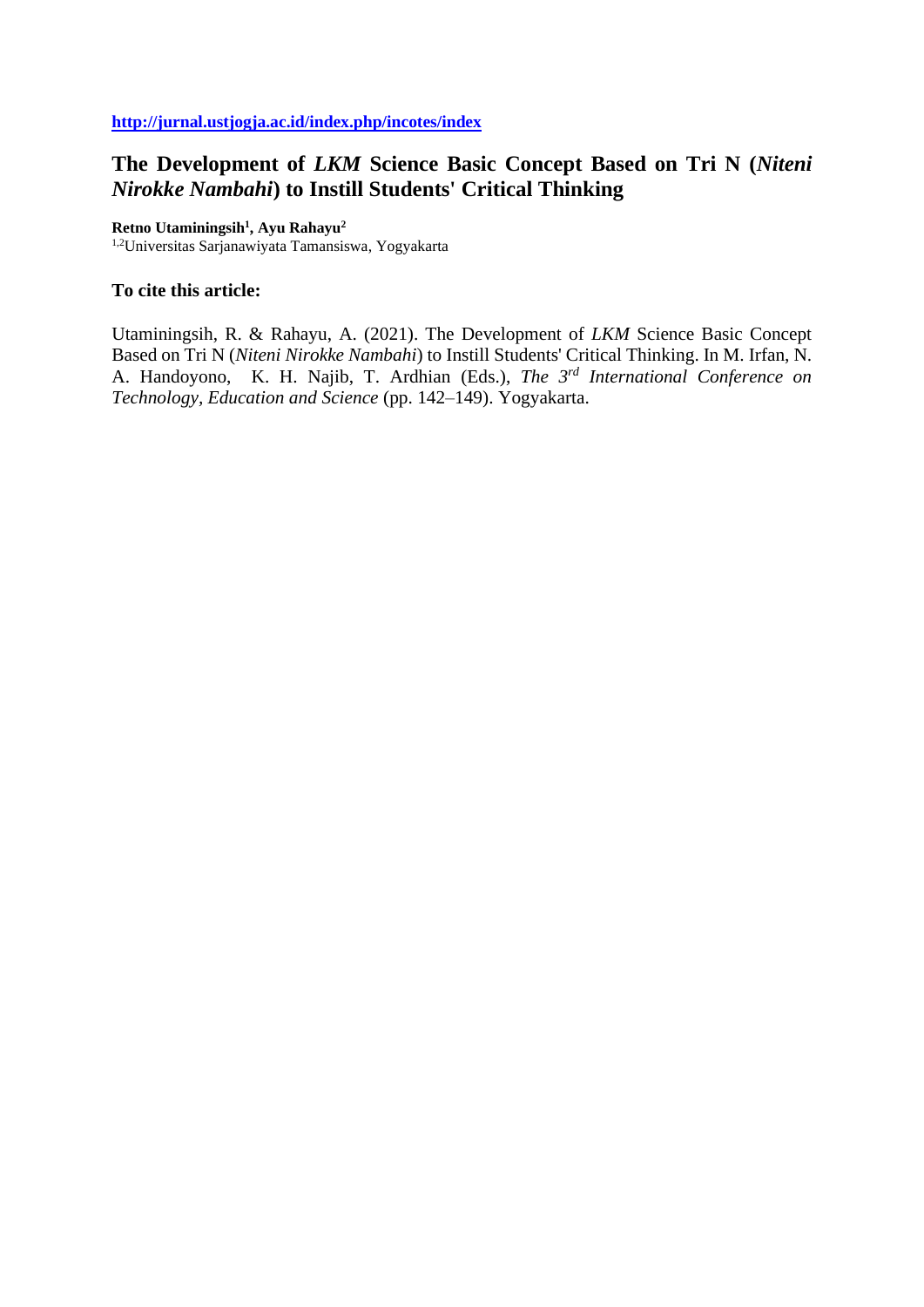InCoTES 2021 ISSN: 978-602-6258-14-4

## **The Development of** *LKM* **Science Basic Concept Based on Tri N (***Niteni Nirokke Nambahi***) to Instill Students' Critical Thinking**

**Retno Utaminingsih<sup>1</sup> , Ayu Rahayu<sup>2</sup>** 1,2Universitas Sarjanawiyata Tamansiswa, Yogyakarta 1 retno.utaminingsih@ustjogja.ac.id

| <b>Article Info</b>                                                                                                       | <b>Abstract</b>                                                                                                                                                                                                                                                                                                                                                                                                                                                                                                                                                                                                                                                                                                                                                                                                                                                                                                                                                                                                                                                                                                                          |
|---------------------------------------------------------------------------------------------------------------------------|------------------------------------------------------------------------------------------------------------------------------------------------------------------------------------------------------------------------------------------------------------------------------------------------------------------------------------------------------------------------------------------------------------------------------------------------------------------------------------------------------------------------------------------------------------------------------------------------------------------------------------------------------------------------------------------------------------------------------------------------------------------------------------------------------------------------------------------------------------------------------------------------------------------------------------------------------------------------------------------------------------------------------------------------------------------------------------------------------------------------------------------|
|                                                                                                                           | This research was categorized as an $R \& D$ research that aimed to develop<br>Student Worksheets (LKM) in the Elementary Science Basic Concepts course.                                                                                                                                                                                                                                                                                                                                                                                                                                                                                                                                                                                                                                                                                                                                                                                                                                                                                                                                                                                 |
| <b>Keywords</b><br>3N (Niteni Nirokke<br>Nambahi)<br><b>Student Worksheet</b><br>(LKM)<br><b>Critical Thinking Skills</b> | This course is used to instill students' critical thinking skills. The design<br>developed in this study uses the 4D design (four D-Models) proposed by<br>Thiagarajan, Semmel, & Semmel (1974), which consists of the following<br>stages: 1) defining 2) planning, 3) developing. And 4) dissemination. The<br>instruments used in this study were expert validation sheets and student<br>response questionnaires. The data analysis technique in this study used expert<br>validation data analysis and analysis questionnaire data of student response. The<br>assessment from the material expert got a score of 4.67, which means a very<br>good category. Then, the assessment results of the media experts get a 4,17<br>score means in the good category. The average value of expert validation<br>$(4.67+4.17):2=4.42$ is in the very good category. Based on these results, the<br>LKM based on 3N Science Basic Concepts (Niteni Nirokke Nambahi) was<br>made feasible in the learning process. By implementing 3N-based LKM (Niteni<br>Nirokke Nambahi) in learning, students' critical thinking skills increased. It can |
|                                                                                                                           | be seen from the results of the student response questionnaire. It was found that<br>students gave a positive response with a percentage of 90.2%, which was in the<br>51% - 100% interval. These results are also supported by the student LKM<br>answers, where the average value of 7 LKMs is 76.3. It means that the value<br>has met the specified KKM.<br>Keywords: 3N (Niteni Nirokke Nambahi), Student Worksheet (LKM),<br><b>Critical Thinking Skills</b>                                                                                                                                                                                                                                                                                                                                                                                                                                                                                                                                                                                                                                                                       |

### **Introduction**

Learning in college or university is categorized as adult learning. Adult education, according to Knowles, is called andragogy education. He stated that andragogy is an art and science that deals with ways to help adults to learn (Knowles, 1997: 8). Education for adults aims to strengthen knowledge, skills, and various experiences in carrying out their functions and roles in life (Sujarwo, 2016). One education approach for an adult is "andragogy." Andragogy is an educational process that helps adults discover innovation or knowledge related to social settings and education. It promotes individual, organization, and community health (Sujarwo, 2016: 159).

The science learning process in higher education should reflect interactive, holistic, integrative, contextual, thematic, effective, collaborative, and student-centered characteristics (Tim Kurikulum dan Pembelajaran, 2014: 53). According to Rokhimawan (2016: 2), "Following the demands for higher education curriculum innovation which requires every competency given by students must be juxtaposed with a mastery of certain skills." They triggered mastery of hard skills and soft skills, which are indispensable in the learning process. The hard skills mean mastery of lecture material (theory), while soft skills assist in strengthening the hard skills. According to Wagner (2008), soft skills mean the ability to think critically and solve problems.

Critical thinking skills are basic abilities to solve problems (Azizah, Sulianto, and Cintang, 2018: 62). According to Wijayanti, Pudjawan, and Margunayasa (2015), critical thinking ability is the ability of students to solve problems and take decisions (conclusions) from considering various aspects and points of view. The ability to think critically is an important intellectual capital possessed by students when dealing with problems. Critical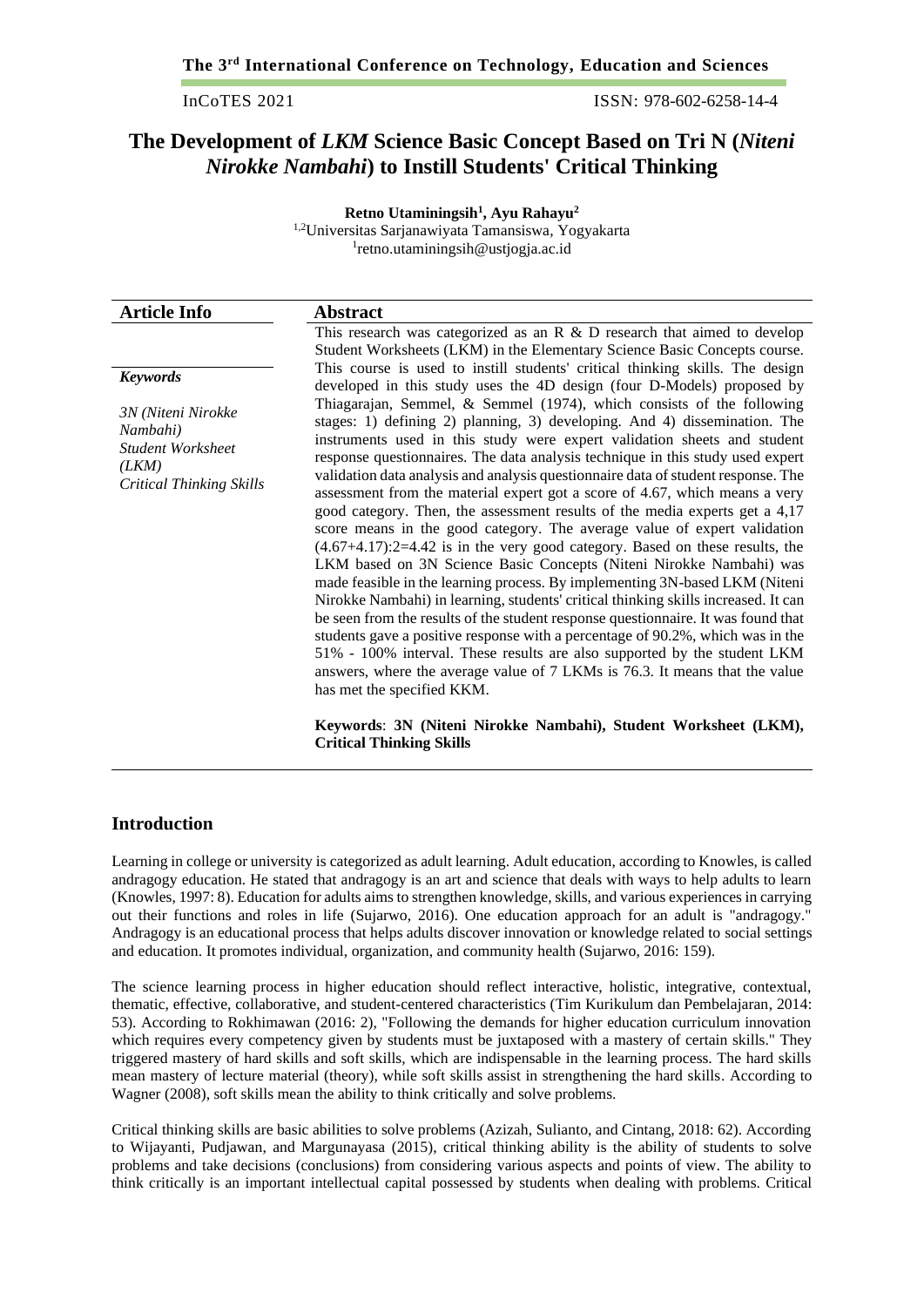thinking skills are included in higher-order thinking skills.

Lau in Azizah, Sulianto, and Cintang (2018: 62) state the character of a student with critical thinking are: 1) they able to understand the logical correlation between ideas, 2) they can formulate ideas briefly and precisely, 3) They also can identify, constructing, and evaluating arguments, 4) They can evaluate their decisions, 5) They also able to evaluate evidence and hypothesize 6) They can detect inconsistencies and common errors in reasoning, 7) They can analyze problems systematically; 8) They able to identify the relevance and importance of ideas, 9) They can assess one's beliefs and values, and 10) able to evaluate someone's thinking ability

The critical thinking ability of each student is different. It depends on the exercises that are often done to instill critical thinking skills. Then, instilling students' critical thinking skills can be done with various activities such as observing every phenomenon in the learning process, especially in observing the phenomena in science. In addition, students can do things exemplified by the lecturer to understand better the material presented. The students can express their opinions regarding the material being discussed and add new ideas from observations and practices carried out in the learning process. That method can instill the student's critical thinking skills.

Moreover, Ki Hajar Dewantara's teachings explained that observing, imitating, and adding new ideas in the learning process are often known as Tri N, *niteni, nirokke,* and *nambahi* activities. *Niteni* is derived from the word "titen" which carefully recognizes an object's meaning (nature, characteristic, procedure, truth). *Niteni* means the searching process in finding the meaning (nature, characteristics, procedures, truth) of an observed object through sensory. *Nirokke* can be translated as imitate. The method of imitation is human nature, more accurately called *iradat* or desire to imitate anything that attracts attention. While *Nambahi* can be interpreted to develop/add (to innovate / to add value). "*Nambahi*" or add/develop is an advanced process of "Nirokke." There is a creative and innovative process to give innovation to the imitated model (Widyawati, Setyawan, and Kuncoro, 2019: 49).

According to Ermawati and Rochmiyati (2020: 9), *niteni* identifies carefully using all five senses. *Nirokke* imitates what is taught through models/examples from teachers/learning resources by involving thoughts, sensing, feelings/conscience, and spiritually integrally and harmoniously. Through the process of reciting/through sound; imitating by reading, imitating by writing, imitating through movement, imitating by trying/experimenting, imitating by demonstrating or practicing, imitating by presenting. *Nambahi* adds value to what has been learned through models/examples from teachers/learning resources by developing creativity and ideas. Through the process: adding by designing, adding by creating, adding by improvising.

*Niteni, nirokke,* and *Nambahi* activities to instill critical thinking skills can be assisted by Student Worksheet (LKM). It also can be used as a guide in learning activities by students. Student Worksheet (LKM) is one of the tools that can support learning to help and facilitate active and effective interactions between participants and learning resources to improve their learning outcomes. Through LKM, each student's experience or learning task in constructing knowledge independently or in groups can be structured systematically.

Student worksheets (LKM) are teaching materials that are integrated, so they help the students to study the material independently. LKM has several functions as follows: 1) as guidance in conducting learning activities; 2) as an observation sheet; 3) as a discussion sheet; 4) as a discovery sheet; 5) as a media to train students more critically in conducting teaching and learning activities; 6) increase student interest in learning if the learning activities guided through LKM are more systematic, colorful, and illustrated to attract students' attention (Suyanto in Afandi and Jalal, 2017: 328).

According to Poerwanti (2014), Student Worksheets are sheets containing assignments that students must do. Meanwhile, according to Irvan, Nurdiansyah, & Hayati (2015), Student Worksheets are activity sheets that trigger student enthusiasm during lectures. This LKM can encourage students to participate in lecturing activities (Mairing & Lorida, 2013). The LKM developed requires students to actively participate in classes, be independent, responsible, and disciplined. Through LKM, students are expected to be motivated to study independently, so the learning process is more effective and efficient. It is because the students can understand the lecture material (Ni'mah, 2016). Following Lestari, Sudarisman, & Sugiyarto's (2014) opinion, LKM in learning can encourage students to think actively. Thinking is a process that produces new mental representations through information transformation that involves complex interactions between various mental processes such as judgment, abstraction, reasoning, imagination, and problem-solving (Listiani, 2018).

LKM is a student guide to discover new concepts. LKM can be used as a guide for students in increasing the effectiveness of learning activities either individually or in groups to master the material and obtain optimal learning outcomes. They also can apply critical thinking skills in the learning process. Therefore, through the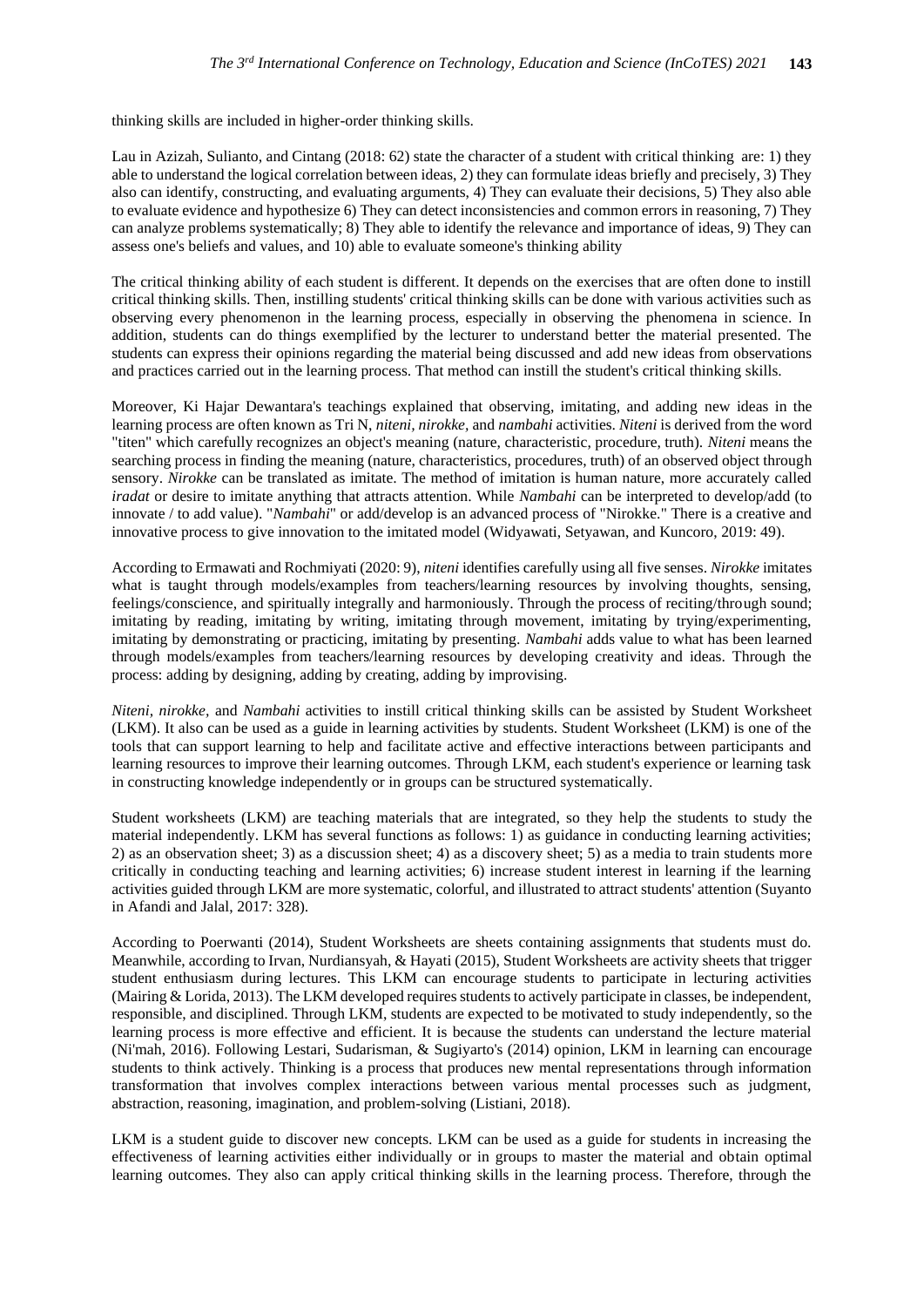LKM developed by the lecturer, it is expected that every student will have a more focused guide in carrying out their learning activities so that it will ease in developing critical thinking skills.

Educators can facilitate the development of student's critical thinking skills through the use of LKM, which will guide student activities in the learning process. Then, the LKM developed is adapted to the science material and based on 3N (*niteni, nirokke, nambahi*). Indeed, the students' critical thinking skills are more visible and well embedded in students.

### **Method**

The type of research used is development research. The development design and in this study used the 4D design (four D-Models) proposed by Thiagarajan, Semmel, & Semmel (1974), which consisted of 1) defining stages; 2) planning; 3) development; and 4) dissemination.

The definition stage consists of student analysis, namely students, curriculum analysis, lesson plans, and material analysis. The design phase consists of selecting the format and the initial design of the Student Worksheet (LKM). The development phase consists of validation and field trials. Science learning experts and media experts carried out expert validation. Field trials using a one-shot experiment case study design.



Figure 1. Design of the One-Shot Case Study Experiments

Note:

 $X =$  Treatment: the use of student worksheets (MFIs) in Lecture

 $O =$  student response assessment

The dissemination stage is carried out by attending a seminar on research results. The instruments used in this study were expert validation sheets and student response questionnaires. The data analysis technique in this research is the expert validation data analysis technique carried out using qualitative analysis. Expert validation assessment criteria are shown in Table 1 below

| N <sub>0</sub> | Table 1. The interpretation value Assessment of Expert vanuation<br><b>Score Length</b> | <b>Criteria</b> |
|----------------|-----------------------------------------------------------------------------------------|-----------------|
|                | $4.206 < \bar{X}$                                                                       | Very good       |
|                | $3,042 < \overline{X} \leq 4,206$                                                       | Good            |
|                | $2,598 < \bar{X} \leq 3,042$                                                            | Good Enough     |
|                | $1,792 < \bar{X} \le 2,598$                                                             | Pretty good     |
|                | $X \le 1,792$                                                                           | Very Not good   |

Table 1. The Interpretation Value Assessment of Expert Validation

In addition, data analysis techniques used student response questionnaire data analysis. It is used to determine student responses using the Guttman scale. According to Widoyoko (2020:116), the Guttman scale is in the form of statements series in which a respondent is asked to express his opinion using an agree or disagree answer. Student data analysis response questionnaires were carried out by calculating the scores obtained by students, calculating the percentage of student responses, categorizing the rate of student responses based on the following table

| Table 2. The Percentage of Student Respon |          |  |
|-------------------------------------------|----------|--|
| The percentage score in each student      | Category |  |
| $51\% - 100\%$                            | Positive |  |
| $0\% - 50\%$                              | Negative |  |
| *(Widoyoko, 2020: 116)                    |          |  |

### **Results and Discussion**

At the definition stage, a student analysis has been carried out, namely students, curriculum analysis, in this case, is RPS, and the analysis of lecture material. The students who are the subjects of this research are the secondsemester students who take the Elementary Science Basic Concepts course. Curriculum analysis is carried out by analyzing the RPS. The issues used are the Basic Science Concepts course. The learning material in this course is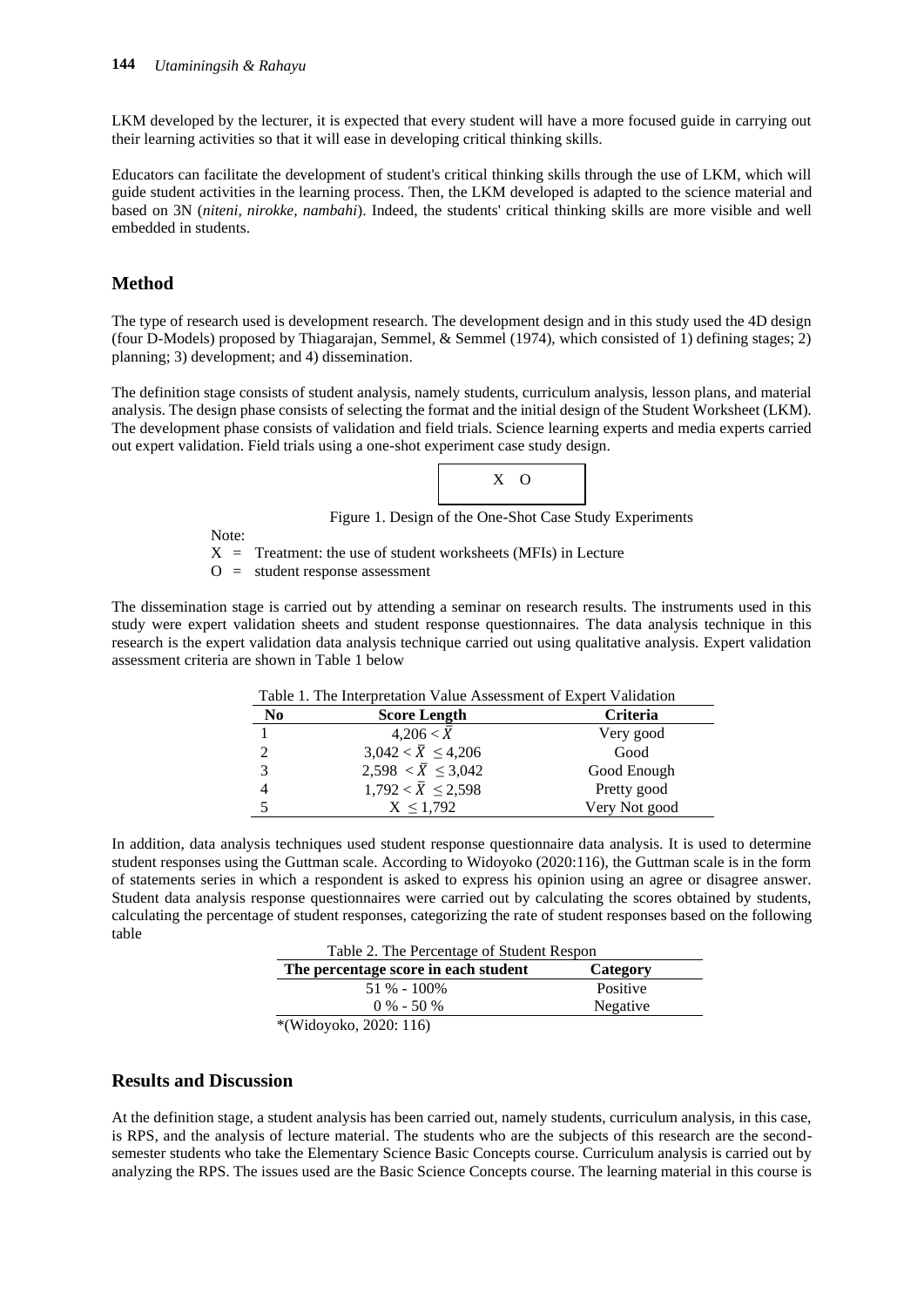emphasized on Physics material. This physics material is more capable of instilling students' critical thinking skills than the materials developed in the Student Worksheet (LKM). That material consists of Form, Force, Motion and Newton's Laws, Energy and Energy Changes, Vibration and Waves, Electricity and Magnetism, Solar System, and Natural Resources and Technology.

The format and initial draft of the Student Worksheet (LKM) were obtained at the design stage. In the even semester of the 2020-2021 academic year, the learning activity in university is carried out online. It is following the regulations of the minister of education regarding the coronavirus pandemic. In addition, according to the leader's policy in the Sarjanawiyata Tamansiswa University, online lectures are carried out through the sipedar.ustjogja.ac.id platform. This semester it becomes the background for developing Student Worksheets (LKM) for the Elementary Science Basic Concepts course, adapted to online learning. The developed Student Worksheet (LKM) is in the form of ms word, where the Student Worksheet (LKM) is distributed to students through the LMS (Learning Management System) sipedar.ustjogja.ac.id. LKM is given to students in each meeting. The LKM is made in MS Word to make it easier for students to fill out and answer questions in the space provided at the LKM.

At the development stage, expert validation and testing are done and carried out on learning activity. The validation value of the learning material expert was 4.67, and it was included in the very good category. Inputs from learning material experts are:

- 1) The LKM is good. Videos add the material descriptions, and some have been linked to the development of science and technology. Some questions trigger the students to think critically.
- 2) There is enough space for students to answer questions/activities at the LKM. However, it can be expanded again. The example on page 23, to answer the wave is, have a wider space, considering that there is still space below the question:



Figure 2. Input from Learning Material Expert

3) The additional activities can be developed again, for example, through other alternative activities. After the experimental *nirokke* activity, each student can design an experiment according to the science concept at each meeting.

The value of the media expert got a score of 4.17, and it was in a good category. Inputs from media experts are:

- 1) The page does not have to be full color. The most important thing is that the layout is attractive, so it is not boring when students use this LKM.
- 2) The image quality has to replace better quality, so it is not broken and more attractive.
- 3) The layout of the text can be more varied, but it is not random so that it is easier to read.

The following is the assessment results from the validation expert for the Student Worksheet (LKM) 3N-Based Science Basic Concepts (*Niteni Nirokke Nambahi*), which consists of 30 assessment items

| N <sub>0</sub>       | <b>Considered Aspects</b>                                                 | <b>Validator 1</b> | <b>Validator 2</b> |
|----------------------|---------------------------------------------------------------------------|--------------------|--------------------|
|                      | The LKM Interface                                                         | 4,5                | 3,33               |
|                      | <b>Presentation Component</b>                                             | 4,4                | 4,0                |
|                      | <b>Contents Feasibility</b>                                               | 5,0                | 5,0                |
| 4                    | Learning Aspects                                                          | 4,6                | 4,0                |
|                      | Ketamansiswaan Aspect                                                     | 4,75               | 4,0                |
| 6                    | The suitability aspect of LKMs in Cultivating Critical Thinking Skills to | 4.75               | 4,75               |
|                      | <b>Students</b>                                                           |                    |                    |
| Average              |                                                                           | 4.67               | 4.17               |
| <b>Total Average</b> |                                                                           |                    | 4.42               |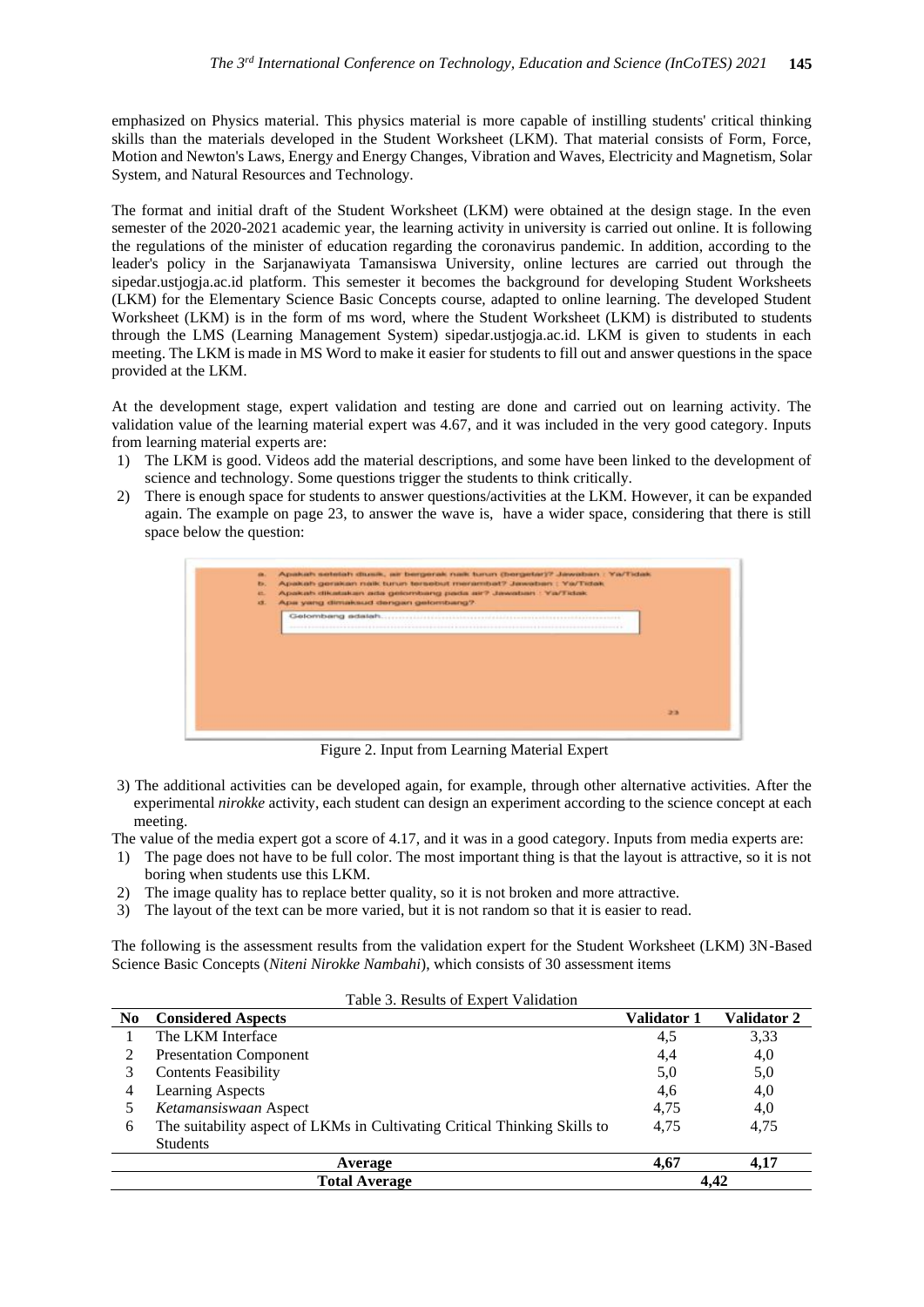### **146** *Utaminingsih & Rahayu*

The average value of expert validation is  $(4.67+4.17)$ :  $2 = 4.42$ . It is categorized in the very good category, so the 3N-based Science Basic Concepts LKM (*Niteni Nirokke Nambahi*) is very good for the learning process. Based on student response data, it was found that students gave a positive response with a percentage of 90.2%, which was in the 51% - 100% interval. Based on these results, the 3N-based LKM Science Basic Concepts (*Niteni Nirokke Nambahi*) were made feasible in the learning process. The dissemination stage is carried out with a seminar on research results.

3N-based LKM (*Niteni Nirokke Nambahi*) is needed in the Basic Science Concepts course because it can instill critical thinking skills, especially in solving problems and making decisions from various aspects and points of view. The critical thinking ability of each individual is different, depending on the exercises that are often done to develop their critical thinking skills. With the existence of the 3N-based LKM (*Niteni Nirokke Nambahi*), students' continuous practices are carried out so that it is easier to instill critical thinking skills in students in Basic Science Concepts courses. The following are some activities carried out by students in LKM to instill critical thinking skills.



#### Percobaan 1: Hukum Newton

- **Tuiuan Percobaan**
- Mengetahui aplikasi Hukum Newton 1 dalam kehidupan sehari-hari
- Alat dan Bahan Percobaan
- Gelas plastic 1.
- 2. Kertas HVS
- Langkah langkah Percobaan
	- 1. Letakkan gelas di atas kertas.
	- 2. Tarik kertas secara perlahan, amati apa yang terjadi.
	- 3. Letakkan kembali gelas di atas kertas
	- 4. Tarik kertas secara perlahan, amati apa yang terjadi.

#### Figure 4. One of *Nirokke* activities in the LKM

| <b>KEGIATAN NAMBAHI</b>                                                                            |
|----------------------------------------------------------------------------------------------------|
| D. Data Hasil Pengamatan                                                                           |
| Pertanyaan                                                                                         |
| Apa yang terjadi dengan gelas apabila kertas ditarik secara perlahan?<br>$1 -$<br>Jawaban:         |
| 2.<br>Apa yang terjadi dengan gelas apabila kertas ditarik secara cepat?<br>Jawaban:               |
| <b>E. Analisis Data</b>                                                                            |
| Pertanyaan<br>Jelaskan percobaan yang Anda lakukan dalam kaitannya dengan hukum Newton.<br>Jawaban |
|                                                                                                    |
|                                                                                                    |
|                                                                                                    |
|                                                                                                    |
|                                                                                                    |
|                                                                                                    |

#### Figure 5. One of the activities added in the LKM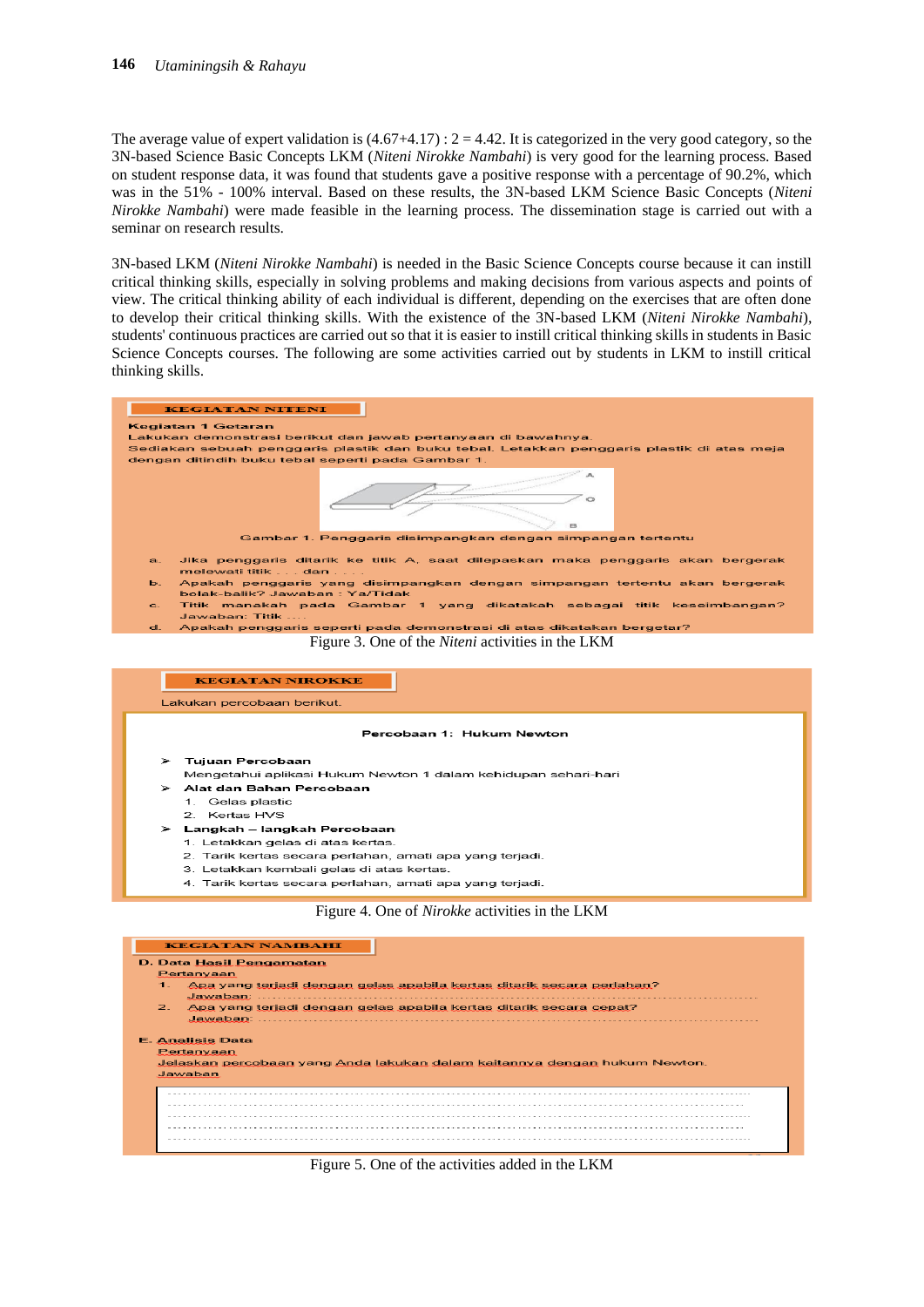From the pictures above, it can be seen that through *Niteni Nirokke Nambahi* activities at LKM, students are asked to analyze problems, solve problems, make decisions (conclusions) from various aspects and points of view. It also can understand logical relationships between ideas. It can formulate ideas briefly and precisely, able to identify, construct, and evaluate an argument. They also can assess decisions, evidence, and hypotheses. Critical thinking skills are very important to be instilled in students, especially *PGSD* students that are prospective elementary school teachers. It needs to be done to appropriately observe and solve various problems they will encounter in the school environment (Fakhriyah, 2014: 96). In addition, students' critical thinking skills also reach the stage of creating (C6) or developing their experiments on science material after passing through various stages of learning. In line with the statement of King (Putra & Sudarti: 2015:48), that states the critical thinking is categorized as higher-order thinking skills. Taxonomy Bloom places the activities of analysis and synthesis, evaluation, and creation at a higher hierarchy when compared to knowledge, understanding, and application. Because this realm requires a stage of high-level thinking skills, including critical thinking skills, and creating activities (C6) or developing their experiments on science material is one of the essential thinking skills instilled in students. Those can be seen in the figure below:



Figure 6. One of *Nambahi* activities with designing the trial by their self

The various activities and exercises are covered in 7 LKM-based 3N (*Niteni Nirokke Nambahi*). Seven meetings include substance material, force, motion and Newton law, energy changes, vibration and waves, electricity and magnets, solar systems, and natural resources and technology. Student critical thinking skills are increasingly added. It can be seen from the results of the student response questionnaire where students gave a positive response with a percentage of 90.2%, which was at 51% - 100% interval. These results are also supported by the results of the Student LKM Answer obtained an average score of 76.3. it means the value has fulfilled the specified KKM. The following is a diagram of the average value distribution of students at 7 LKM based on 3N (*Niteni Nirokke Nambahi*).



Figure 7. Diagram of the Distribution of Average Value of Students in 3N-based LKMs (*Niteni Nirokke Nambahi*)

Through niteni activities by marking using all the five senses carefully. Nirokke activities by imitating what is taught involve the mind, senses, feelings/conscience, and spiritual integrally and harmoniously. Through the imitating process by trying/experimenting, imitating by demonstrating or practicing, imitating by presenting. Through *Nambahi* activities by adding what has been learned through models/examples from teachers/learning resources, developing creativity and ideas and designing, adding by creating, adding by improvising through 3N-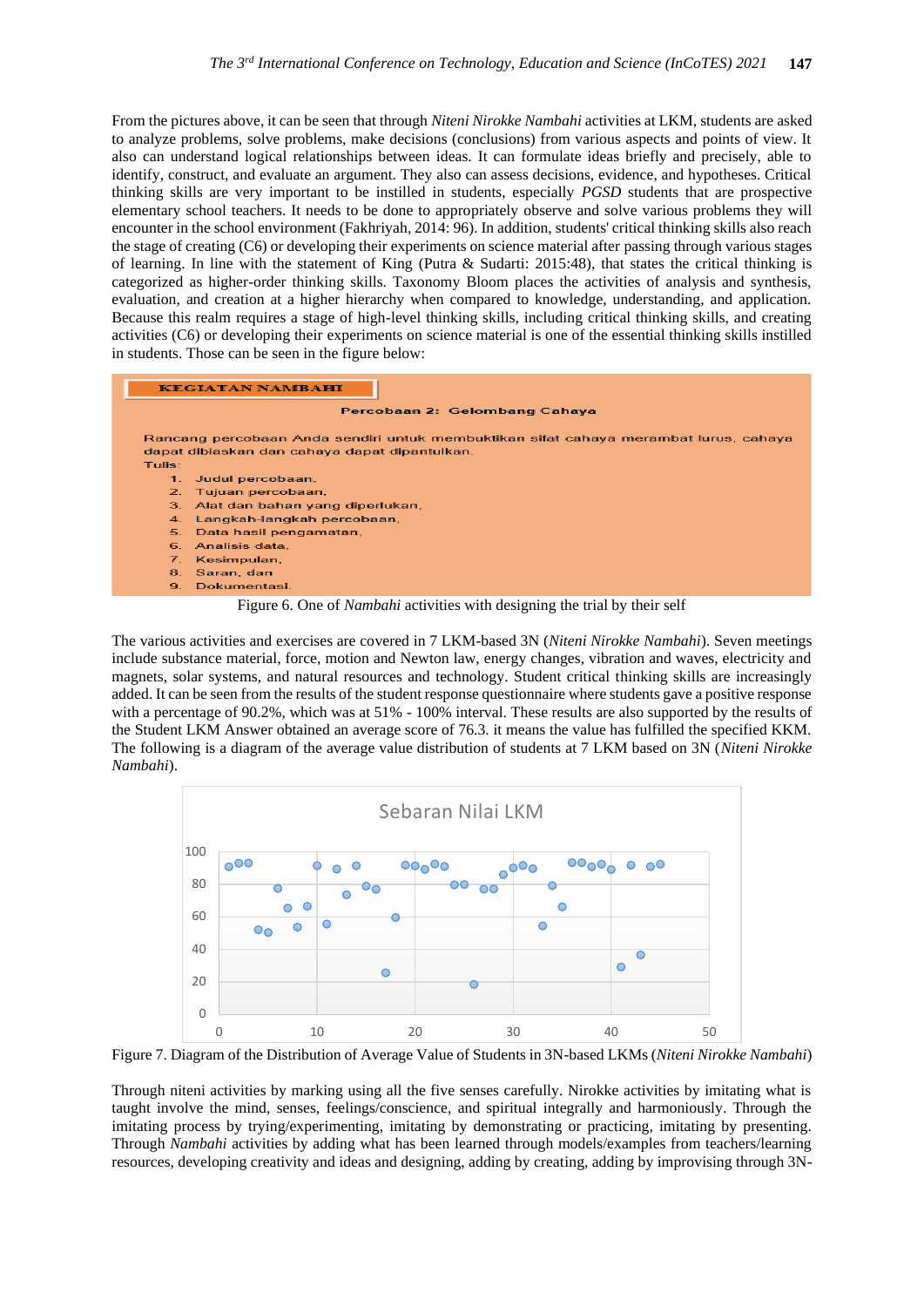based LKM (*Niteni Nirokke Nambahi*) in 7 Basic Science materials Concepts course. It included the form, Force, Motion and Newton's Laws, Energy and Energy Changes, Vibration and Waves,

### **Conclusion**

This R & D research uses the 4D design (four D-Models) proposed by Thiagarajan, Semmel, & Semmel (1974), which consists of the following stages: 1) define 2) design, 3) develop, and 4) dissemination. The results of the assessment of the material expert got a score of 4.67 means a very good category. The results of the assessment from media experts got a 4.17 score in the good category. The average value of expert validation (4.67+4.17):2=4.42 is in the very good category. Based on these results, the 3N-based Science Basic Concepts LKM (*Niteni Nirokke Nambahi*) was feasible in the learning process. The applying of critical thinking skills is carried out through various activities *Niteni Nirokke Nambahi*. Those various activities and exercises at seven 3Nbased LKMs (Niteni Nirokke Nambahi) cover materials of matter and its form, force, motion, and Newton's laws, energy and changes in energy, vibration and waves, electricity and magnetism, the solar system, and natural resources and technology in 7 meetings. The students' critical thinking skills are getting better embedded. It can be seen from the results of the student response questionnaire, where it was found that students gave a positive response of 90.2%, which was in the 51% - 100% interval. These results are also supported by the student LKM answers, where from the student LKM answers, the average value of 7 LKMs is 76.3, where the value has met the specified KKM.

### **Recommendations**

The 3N-based LKM (*Niteni Nirokke Nambahi*) can instill critical thinking skills in other subjects. It can also be applied at the university level and the university's different education levels.

### **Acknowledgements or Notes**

The research was funded by the Institute for Research, Development and Community Service at the Sarjanawiyata Tamansiswa Yogyakarta University in accordance with the Agreement Letter for the Implementation of Internal Research Assignments Number 024/UST/LP3M/PUSLIT/PDP/K/VI/2021.

### **References**

- Afandi, A., & Jalal, A. (2019). Pengambangan LKM dengan Pendekatan Open Ended untuk Meningkatkan Kemampuan Berpikir Kreatif pada Mata Kuliah Geometri. *Delta-Pi: Jurnal Matematika dan Pendidikan Matematika*, *6*(2).
- Azizah, M., Sulianto, J., & Cintang, N. (2018). Analisis keterampilan berpikir kritis Siswa sekolah dasar pada pembelajaran matematika kurikulum 2013. *Jurnal Penelitian Pendidikan*, *35*(1), 61-70.
- Ermawati, E., & Rochmiyati, S. (2020). Implementasi Tri-n (Niteni-nirokke-nambahi) dan Ppk (Penguatan Pendidikan Karakter) pada Perangkat Pembelajaran Teks Deskripsi Kelas VII di SMP. *Jurnal Pendidikan Bahasa dan Sastra Indonesia*, *9*(1), 8-13.
- Fakhriyah, F. (2014). Penerapan Problem Based Learningdalam Upaya Mengembangkan Kemampuan Berpikir Kritis Mahasiswa. *Jurnal Pendidikan IPA Indonesia*, 3(1), 95-101
- Irvan, Nurdiansyah, F., & Hayati, M. (2015). Pengembangan Lembar Kerja Mahasiswa pada Materi Fungsi Distribusi dengan Menggunakan Model Desain Dick and Carey pada Program Studi Pendidikan Matematika FKIP UMSU. P*roseding Seminar Nasional Matematika dan Terapan 2015 (pp. 187-193).* Medan, Indonesia: Fakultas Keguruan dan Ilmu Pendidikan, Universitas Muhammadiyah Sumatera Utara
- Knowles, Malcom. 1997. *The Modern Practice of Adult Education Andragogyversus Paedagogy*. New York : Association Press.
- Lestari, N., Sudarisman, S., & Sugiyarto, S. (2014). Pengembangan LKM Model PBL Berbasis Potensi Lokal pada Mata Kuliah Bioteknologi untuk Meningkatkan Kemampuan Berpikir Kritis Mahasiswa di Universitas Muhammadiyah Kupang. Bioedukasi : *Jurnal Pendidikan Biologi*, 7(2), 18-22.